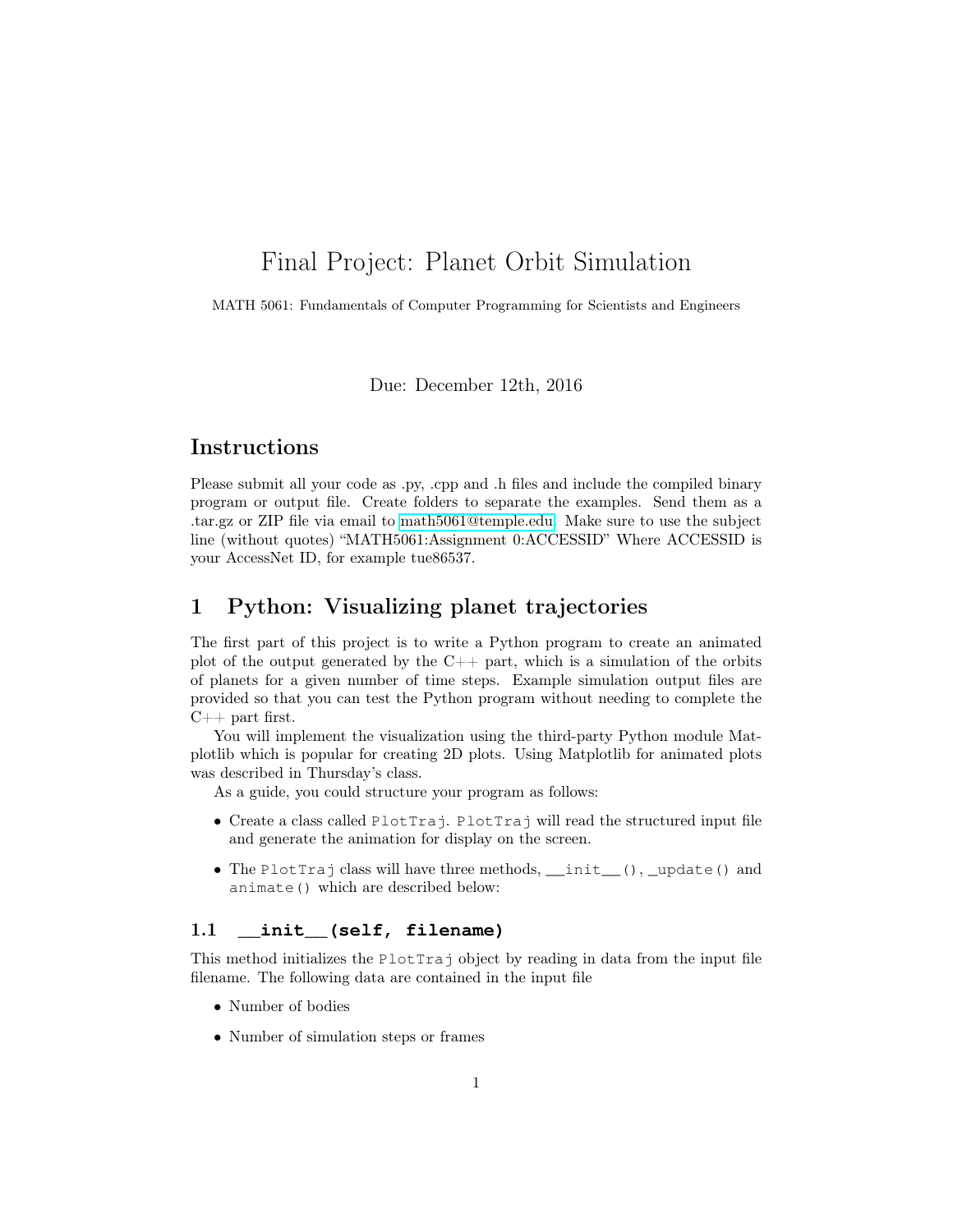- Names of the bodies
- Masses of the bodies
- Radii of the bodies
- Trajectory of the bodies which consists of one line per simulation step. Each line has the following space separated fields

 $\langle$ step>  $\langle x1 \rangle$   $\langle y1 \rangle$   $\langle x2 \rangle$   $\langle y2 \rangle$   $\langle x3 \rangle$   $\langle y3 \rangle$  ...  $\langle xn \rangle$   $\langle yn \rangle$ 

<step>: simulation step <x1>: x coordinate of body 1 <y1>: y coordinate of body 1

<xn>: x coordinate of body n

<yn>: n coordinate of body n

n: number of bodies

For example, for a system with 5 bodies, each trajectory line will have 11 fields

Here are parts of an example file:

```
NUM_BODIES
2
NUM_STEPS
365
NAMES
Sun
Earth
MASSES
1.989e+30
5.972e+24
RADII
6.957e+08
6.371e+06
TRAJECTORIES
0 \quad 0.000000 \quad 0.000000 \quad -147095000000 \cdot 000000 \quad 0.0000001 0.000000 0.000000 -147072101026.950928 -2617784148.577663
2 0.000000 0.000000 -147003411607.748016 -5234753260.311548
...
```
On the website you'll find three examples:

- sun\_earth.dump
- solar\_system\_core.dump
- full\_solar\_system.dump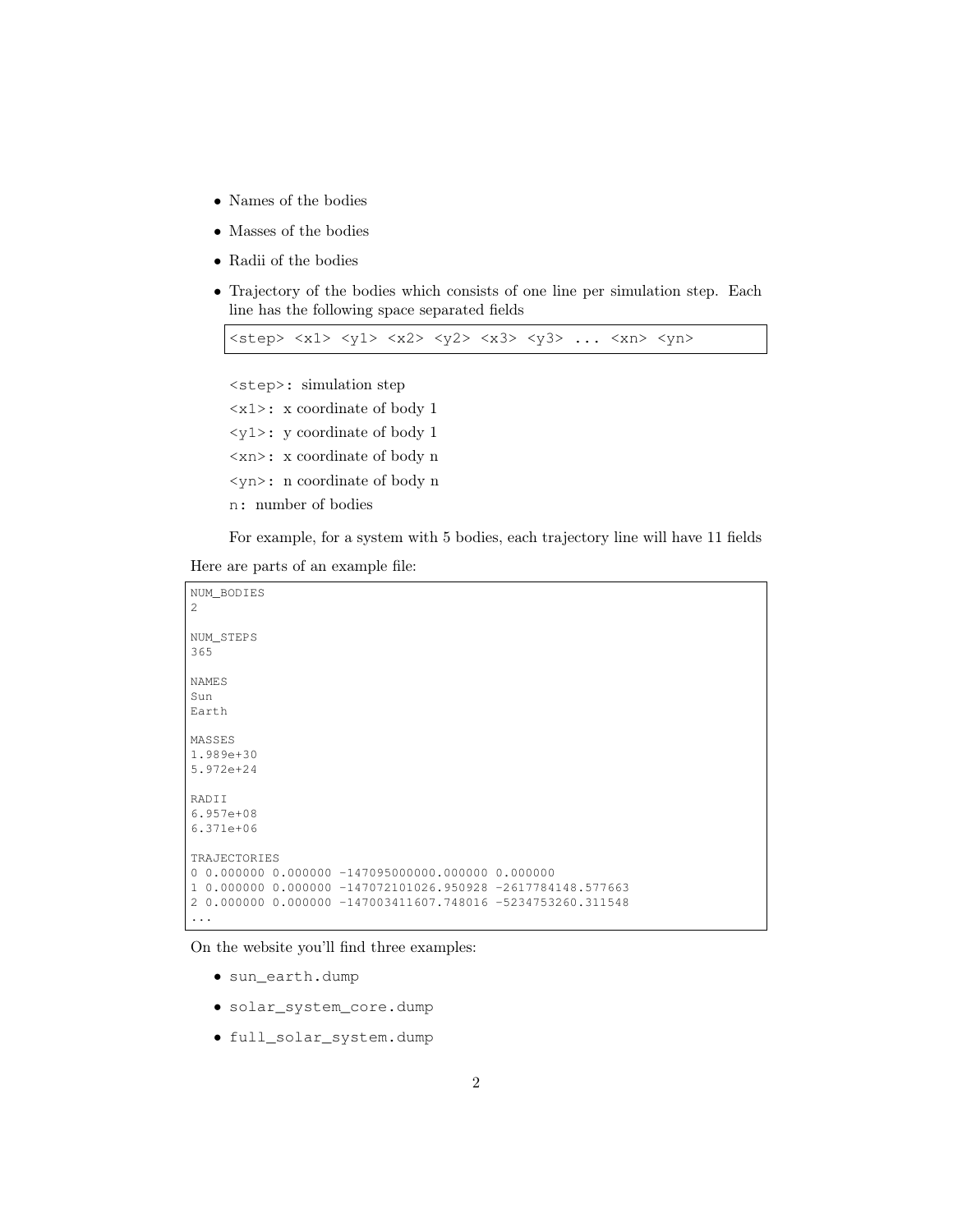

## 1.2 **\_update(self, frame)**

This method receives an argument, frame, which is an integer that represents the current frame (timestep) that is to be plotted. \_update() will update the positions of the various objects in the figure to reflect their state at time step frame.

## 1.3 **animate(self)**

This method will perform the actual plotting. It will create the figure, axes and scatter plots. It then creates a FuncAnimation object to setup the animation. Finally it will call the show() function of matplotlib to display the animation as described in class.

The final result of your program will be an animated plot that shows the planets as circles with labels and orbiting around the sun. Each circle's size will be proportional to its radius. You may use an arbitrary radius for the Sun since using its actual radius will make all the other objects too small in the plot. You should end up with something similar to the following which is a screenshot of an animation.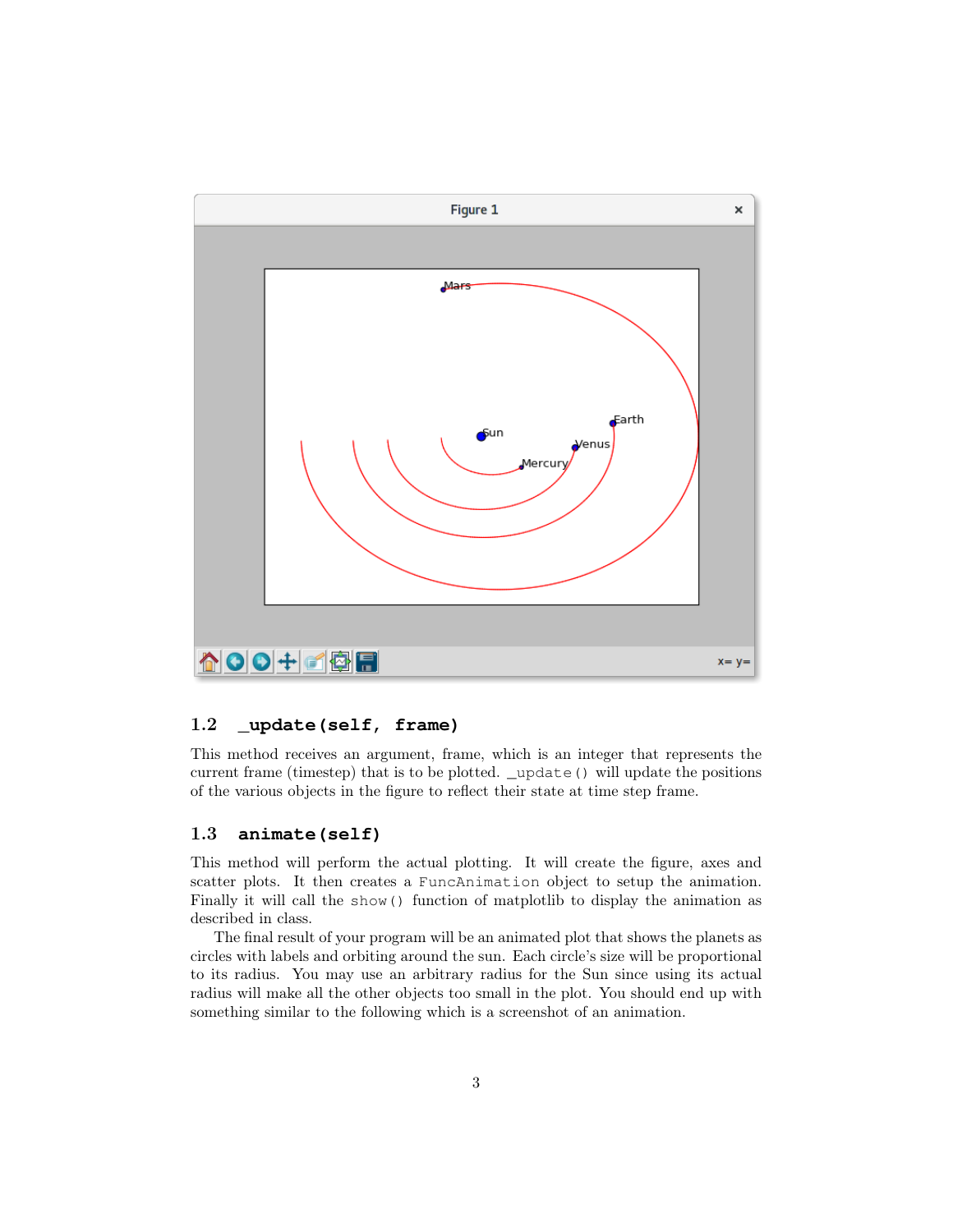## 2 C++: Generating planet trajectories

The second part of the project is to write a  $C_{++}$  program which computes the orbits of objects in space, each interacting with each other through gravity. Because of the complexity of the code you will first write two simpler versions of it, which will lead up to the final program by gradually adding more complexity. It is important that you solve each task at a time and validate the functionality you have before proceeding. When you submit your projects we want to have each version of the code, seperated into different folders.

#### 2.1 One planet moving around the sun

Your first version of the code will only simulate one single planet rotating around a fixed sun. Our simulations take place in 2D and we place our sun at the origin (0,0) of our coordinate system. Our planet, Earth, will be placed at (-147095000000, 0). This starting position is the closest our planet gets to our sun during a year.



To simulate how Earth moves around the sun we need to solve the equations of motion of the planet. In general, these equations are 2nd-order ordinary differential equations, one for each coordinate:

$$
\ddot{x} = \frac{F_x}{m}
$$

$$
\ddot{y} = \frac{F_y}{m}
$$

where  $F_x$  is the force acting on the planet in x-direction and  $F_y$  is the force acting in the y-direction.  $m$  is the mass of the planet. In order to solve the equations they are usually transformed into two 1st-order ordinary differential equations for each component:

$$
\dot{x} = v_x
$$

$$
\dot{y} = v_y
$$

$$
\dot{v_x} = \frac{F_x}{m}
$$

$$
\dot{v_y} = \frac{F_y}{m}
$$

where  $v_x$  is the velocity in x-direction, and  $v_y$  the velocity in y-direction of the object.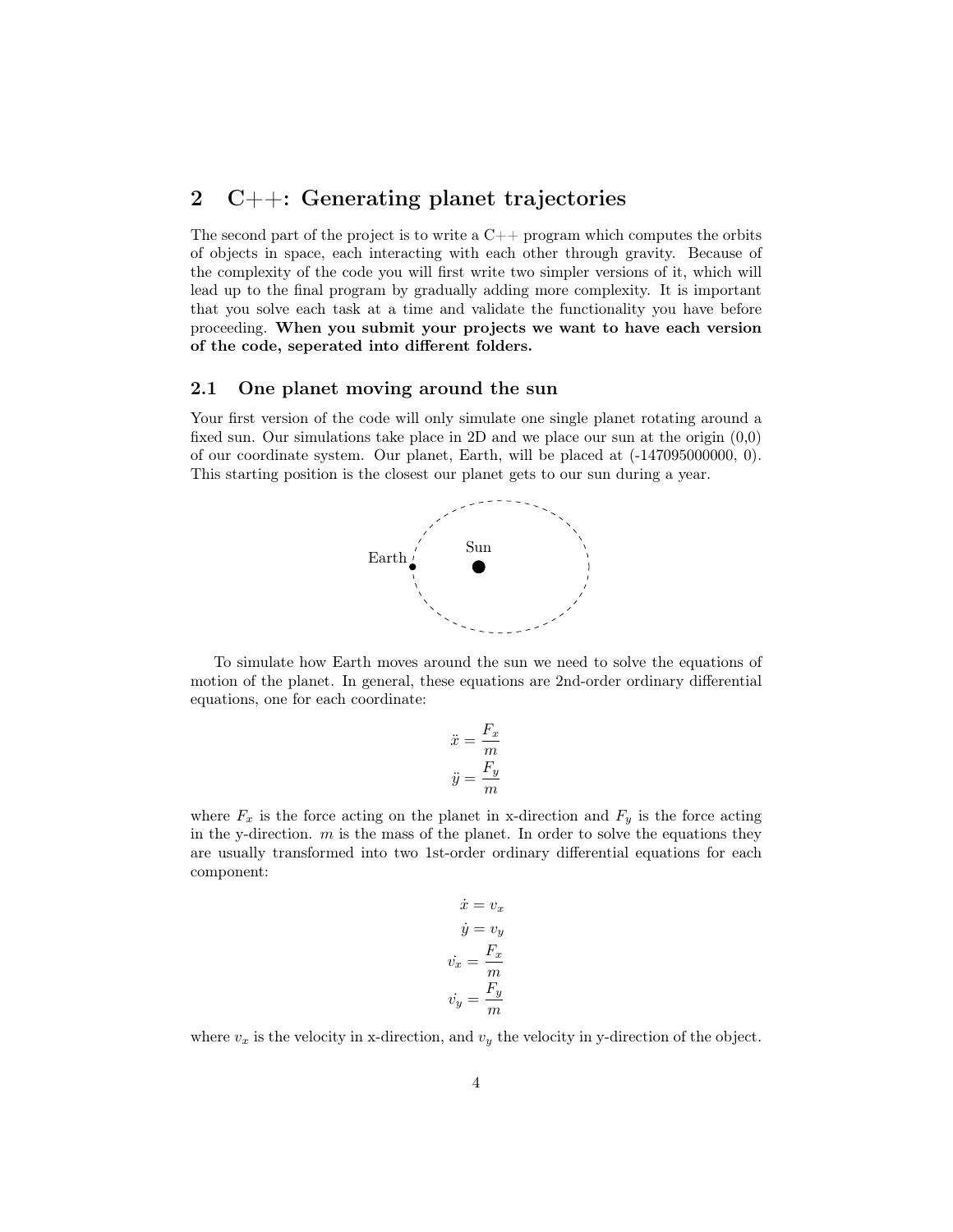These type of equations can be solved numerically by a computer program. For this we discretize and integrate them. In essence how this works is take the current position  $(x_n, y_n)$  and velocity  $(v_{x,n}, v_{y,n})$  of our planet and compute new values for each of these after a given time step  $\Delta t$ . We call these new values  $(x_{n+1}, y_{n+1})$  and  $(v_{x,n+1}, v_{y,n+1})$  $(v_{x,n+1}, v_{y,n+1})$  $(v_{x,n+1}, v_{y,n+1})$ . As time step  $\Delta t$  we choose one 1 Earth day, which is 86400 seconds<sup>1</sup>.

What our program will be doing is compute a new position and velocity of the planet after each day as illustrated in the following picture:



Figure 1: After each day we compute a new point of the planet's orbit

For this we need a formula to compute the new positions and velocities based on their current values and the time step:

$$
x_{n+1} = x_n + \Delta t(\ldots)
$$
  
\n
$$
y_{n+1} = y_n + \Delta t(\ldots)
$$
  
\n
$$
v_{x,n+1} = v_{x,n} + \Delta t(\ldots)
$$
  
\n
$$
v_{y,n+1} = v_{y,n} + \Delta t(\ldots)
$$

#### 2.1.1 Gravitational force between two masses

The force of one mass M of an object at location  $(x_M, y_M)$  acting on another object of mass m at location  $(x, y)$  is given by the following formulas in x- and y-direction.

$$
\Delta x = x_M - x
$$
  
\n
$$
\Delta y = y_M - y
$$
  
\n
$$
F_x = \frac{GMm}{\Delta x^2 + \Delta y^2} \frac{\Delta x}{\sqrt{\Delta x^2 + \Delta y^2}}
$$
  
\n
$$
F_y = \frac{GMm}{\Delta x^2 + \Delta y^2} \frac{\Delta y}{\sqrt{\Delta x^2 + \Delta y^2}}
$$

where  $G$  is the gravitational constant:

$$
G = 6.67408 \cdot 10^{-11}
$$

<span id="page-4-0"></span><sup>&</sup>lt;sup>1</sup>Note that for all following computations and formula it is important that you always use meters, kilogram and second values provided in this exercise.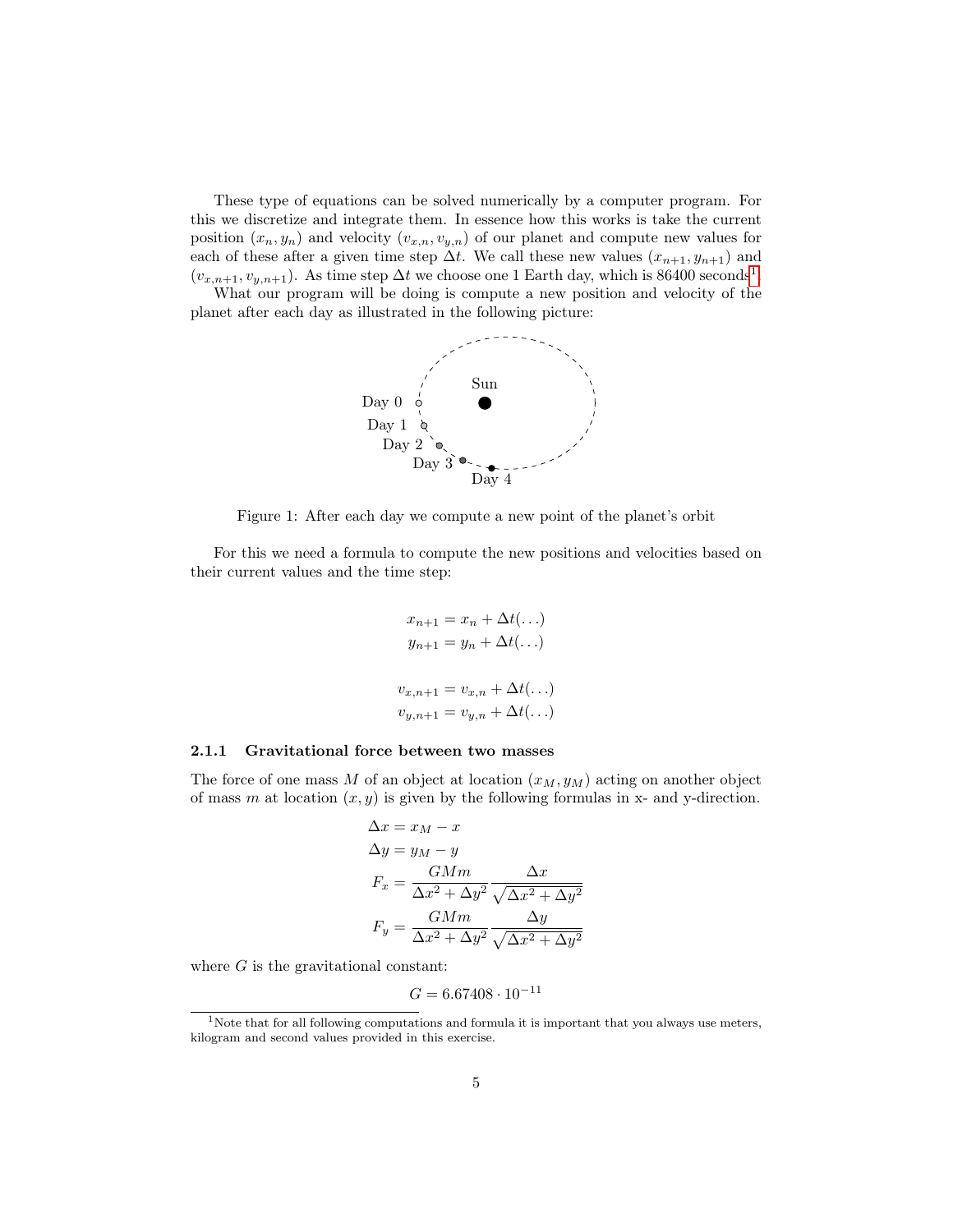With this formula and Newton's law  $F = ma$ , we can compute the amount of acceleration contributed by a mass M to a body at position  $(x, y)$ :

$$
a_x = \frac{GM}{\Delta x^2 + \Delta y^2} \frac{\Delta x}{\sqrt{\Delta x^2 + \Delta y^2}}
$$

$$
a_y = \frac{GM}{\Delta x^2 + \Delta y^2} \frac{\Delta y}{\sqrt{\Delta x^2 + \Delta y^2}}
$$

For our simplest example, where the sun is located at the orgin  $(x_M = 0, y_M = 0)$ , the formula reduces to:

$$
a_x = \frac{GM_{\text{Sun}}}{x^2 + y^2} \frac{-x}{\sqrt{x^2 + y^2}}
$$

$$
a_y = \frac{GM_{\text{Sun}}}{x^2 + y^2} \frac{-y}{\sqrt{x^2 + y^2}}
$$

Note that in either case,  $a_x$  and  $a_y$  are functions of x and y:

$$
a_x = a_x(x, y)
$$
  

$$
a_y = a_y(x, y)
$$

So depending where you are relative to the body with mass  $M$  you experience a different acceleration due to the gravitational force.

#### 2.1.2 **Body** class

Write a class named Body for objects in space. Each object should store the following attributes:

- name (use std::string)
- position  $(x, y)$
- velocity  $(v_x, v_y)$
- $\bullet$  mass M
- $\bullet$  and radius  $R$ .

Add a constructor to the class which allows you initialize all of these. Finally write a member function called compute\_acceleration which computes the acceleration induced by this body on an object at location (x, y).

```
class Body {
public:
    ...
    void compute_acceleration(double x, double y,
                               double & ax, double & ay);
};
```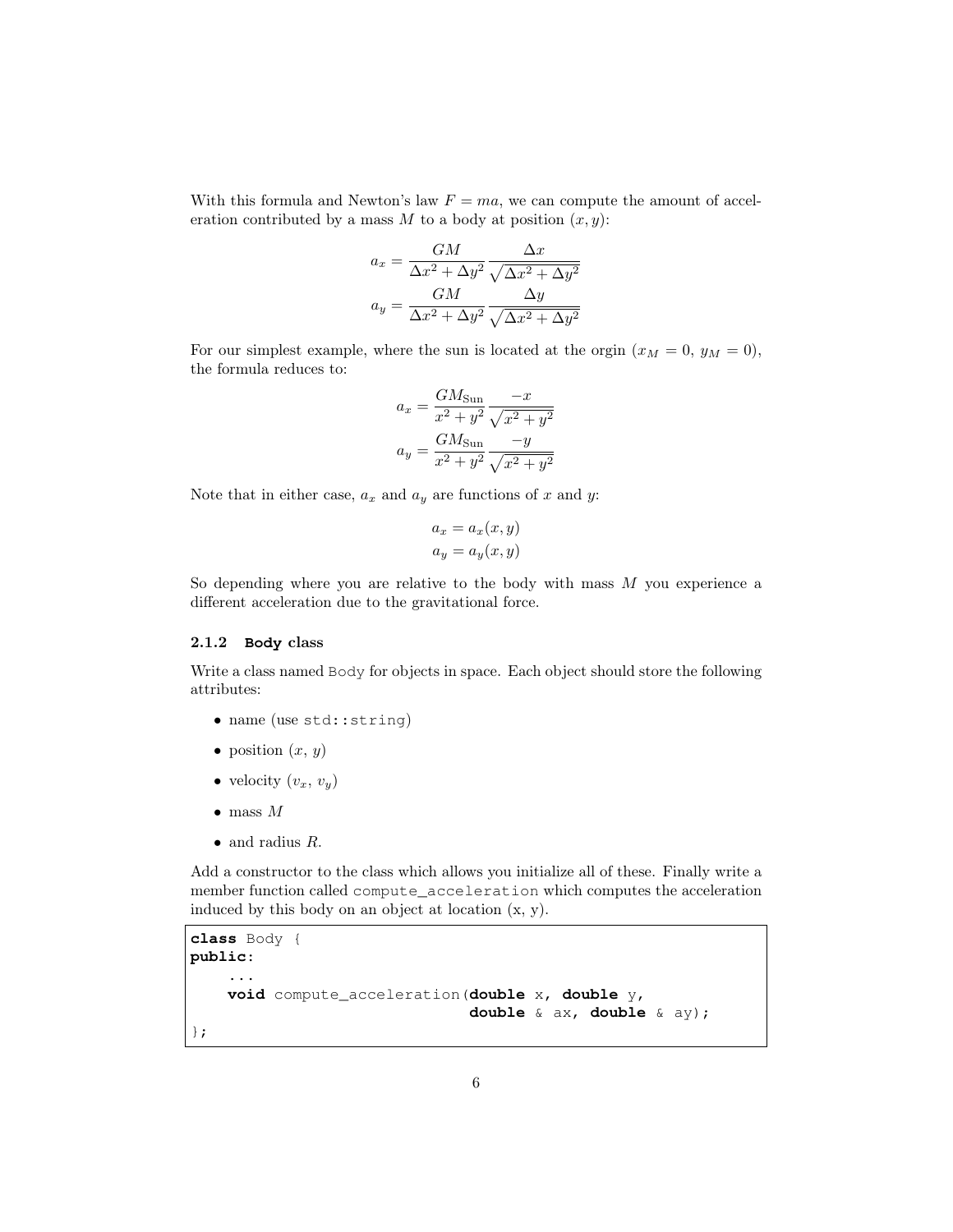Verify that the following code produces the same results with your Body class:

```
const double SUN_MASS = 1.989e30;
const double SUN_RADIUS = 695700000.0;
1/x, v, vx, vy of sun are all 0
Body sun("Sun", 0, 0, 0, 0, SUN_MASS, SUN_RADIUS);
double ax, ay;
sun.compute_acceleration(1000000000.0, 500000000.0, ax, ay);
printf("ax: %f\n", ax); // ax: -94.986344
printf("ay: %f\n", ay); // ay: -47.493172
```
#### 2.1.3 Integrating a single time step

Next you will write the code necessary to integrate one single time step and compute the new position and velocity of your planet. The goal is to find the new location of Earth after one day. Here is the program you should use to test your code. Next we'll explain how to implement the step method.

|  | Listing 1: Simulate single day step of Earth |  |  |  |
|--|----------------------------------------------|--|--|--|
|  |                                              |  |  |  |

```
const double SUN MASS = 1.989e30;
const double SUN_RADIUS = 695700000.0;
const double EARTH X0 = -147095000000.0;
const double EARTH_Y0 = 0.0;
const double EARTH_VX0 = 0.0;
const double EARTH_VY0 = -30300.0;
const double EARTH_MASS = 5.972e24;
const double EARTH_RADIUS = 6371000.0;
const double dt = 86400.0; // 1 earth day in seconds
Body sun("Sun", 0, 0, 0, 0, SUN_MASS, SUN_RADIUS);
Body earth("Earth", EARTH_X0, EARTH_Y0,
                    EARTH_VX0, EARTH_VY0,
                    EARTH_MASS, EARTH_RADIUS);
earth.step(dt, &sun); // TODO, explained next
                              // this should output:
printf("x: %f\n", earth.x); // x: -147072101026.950928
printf("y: %f\n", earth.y); // y: -2617784148.577663
printf("vx: %f\n", earth.vx); // vx: 530.054352
printf("vy: %f\n", earth.vy); // vy: -30295.283069
```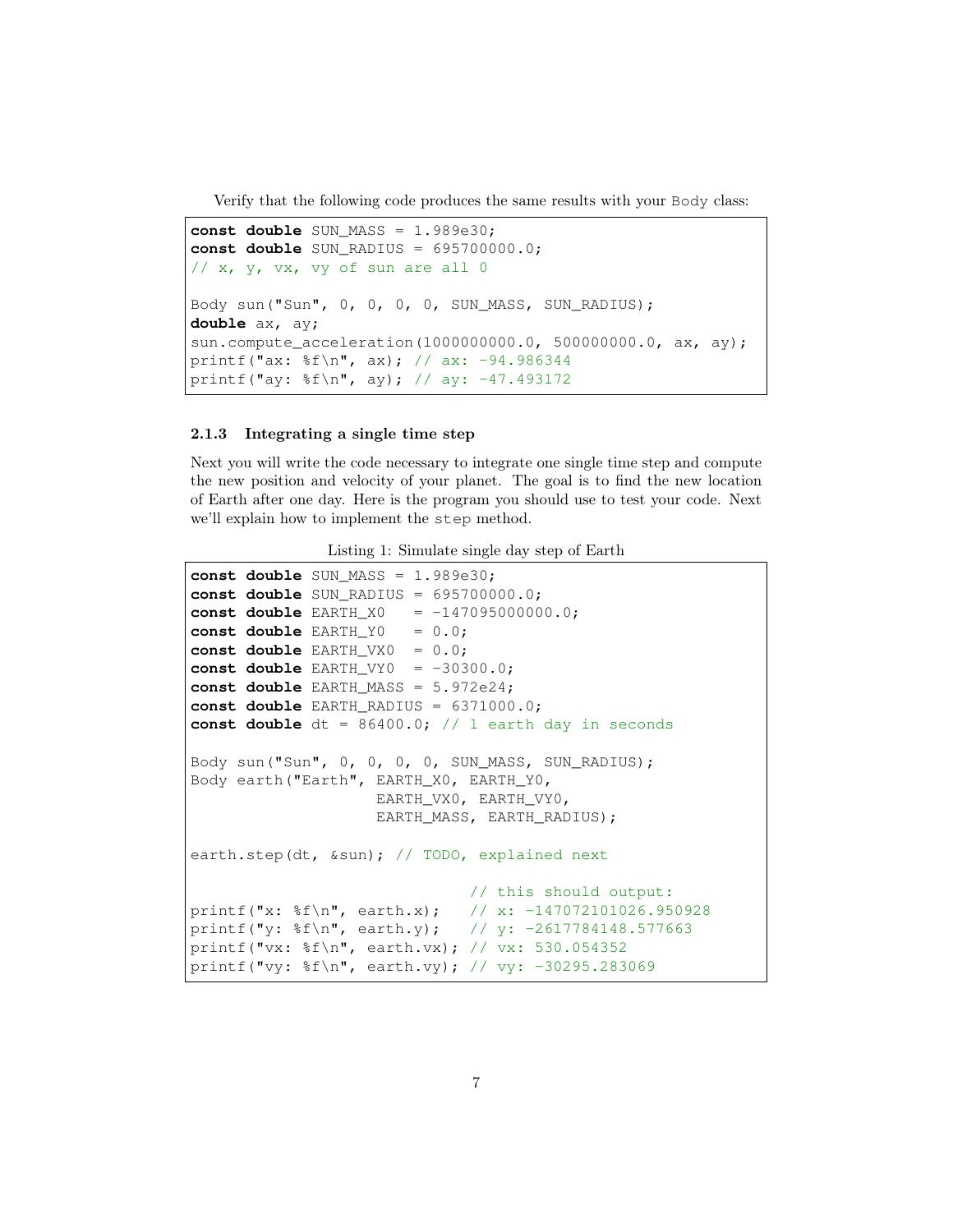### 2.1.4 Numeric integration using a 4th-order Runge-Kutta integrator

The numeric integration of the new position and velocity are the heart of our orbit simulation program. It should be implemented in a step member function in the Body class. The method takes two parameters: the time step dt and the body which creates forces. Right now the only body doing this is the sun, so we pass the sun body object as a pointer to this function. Inside we will use the compute\_acceleration method of the sun object.

**class** Body { ... **void** step(**double** dt, Body \* sun) { ... } };

Because we are using such a large time step, we have to write the integration using a very sophisticated method called a Runge-Kutta integrator of 4th order. While it all looks and sounds scary, we will provide you the recipe of how to implement it. You don't have to understand where it came from or why it does what it does. All you need to know is that its purpose is to compute the new position and velocity using the following scheme and translate the formulas into code:

$$
x_{n+1} = x_n + \frac{\Delta t}{6} (k_{1,x} + 2k_{2,x} + 2k_{3,x} + k_{4,x})
$$
  

$$
y_{n+1} = y_n + \frac{\Delta t}{6} (k_{1,y} + 2k_{2,y} + 2k_{3,y} + k_{4,y})
$$

$$
v_{x,n+1} = v_{x,n} + \frac{\Delta t}{6} (k_{1,v_x} + 2k_{2,v_x} + 2k_{3,v_x} + k_{4,v_x})
$$
  

$$
v_{y,n+1} = v_{y,n} + \frac{\Delta t}{6} (k_{1,v_y} + 2k_{2,v_y} + 2k_{3,v_y} + k_{4,v_y})
$$

As you can see the new position  $(x_{n+1}, y_{n+1})$  and velocities  $(v_{x,n+1}, v_{y,n+1})$  are dependent on the time step  $\Delta t$ , the current position  $(x_n, y_n)$  and velocity  $(v_{x,n}, v_{y,n})$ , as well as 16 parameters  $(k_{1,x}, k_{2,x}, k_{3,x}, k_{4,x}, k_{1,y}, k_{2,y}, k_{3,y}, k_{4,y}, k_{1,v_x}, k_{2,v_x}, k_{3,v_x}$ ,  $k_{4,v_x}, k_{1,v_y}, k_{2,v_y}, k_{3,v_y}, k_{4,v_y}).$ 

The tricky part is computing these parameters, but all you have to do is follow the next steps and combine them to the above equation to get the new positions and velocities.

1. Compute  $k_{1,x}$  and  $k_{1,y}$ :

$$
k_{1,x} = v_{x,n}
$$

$$
k_{1,y} = v_{y,n}
$$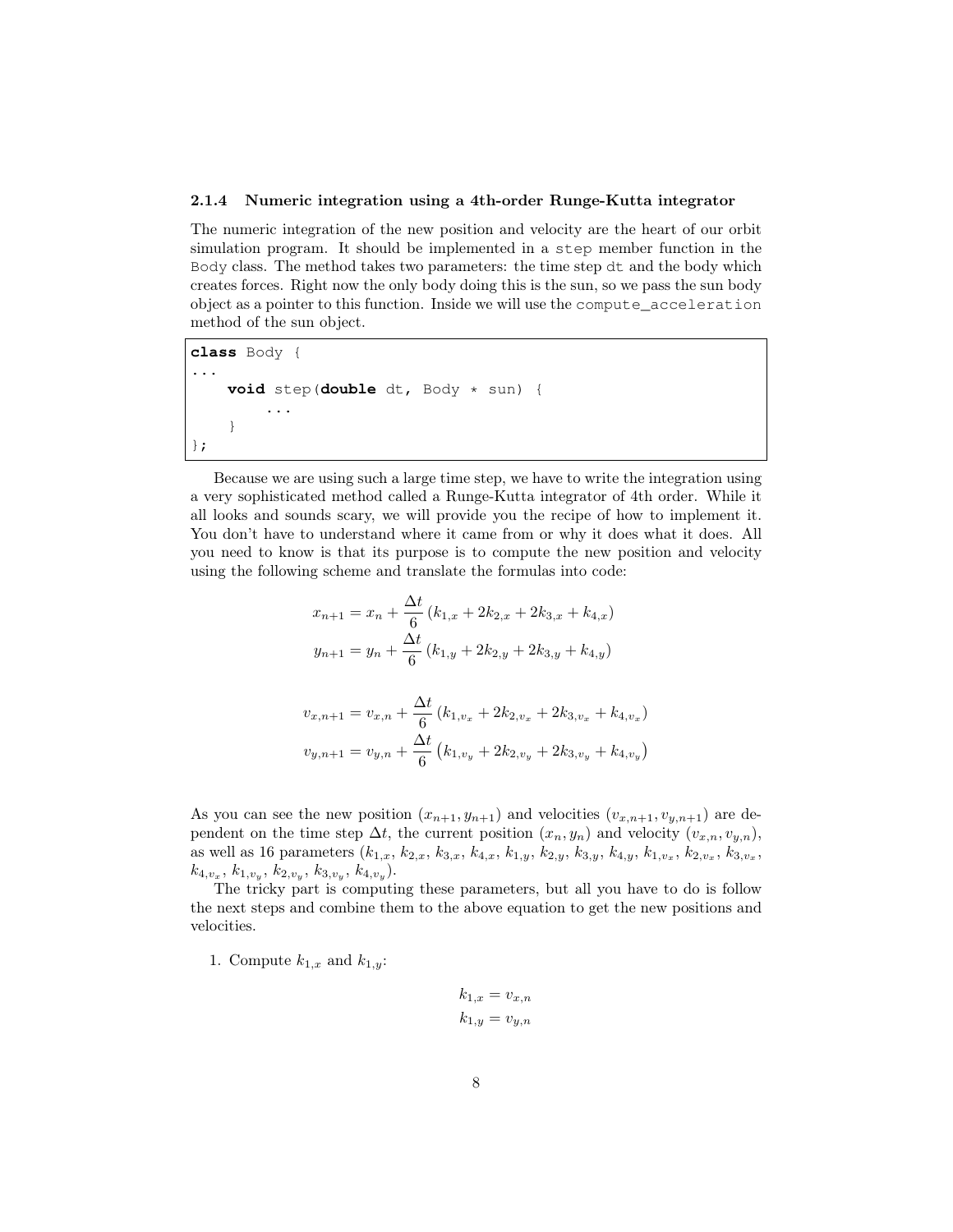2. Compute  $k_{1,v_x}$  and  $k_{1,v_y}$ :

$$
k_{1,v_x} = a_x(x_n, y_n)
$$
  

$$
k_{1,v_y} = a_y(x_n, y_n)
$$

Note this is done by calling the compute\_acceleration function of the sun body object.

| double $k1vx$ , double $k1vy$ ;                  |  |  |
|--------------------------------------------------|--|--|
| sun->compute acceleration $(x, y, k1vx, k1vy)$ ; |  |  |

All following steps which evaluate  $a_x$  and  $a_y$  do the same, but use different x and y values.

3. Compute  $k_{2,x}$  and  $k_{2,y}$ :

$$
k_{2,x} = v_{x,n} + \frac{\Delta t}{2} k_{1,v_x}
$$

$$
k_{2,y} = v_{y,n} + \frac{\Delta t}{2} k_{1,v_y}
$$

4. Compute  $k_{2,v_x}$  and  $k_{2,v_y}$ :

$$
k_{2,v_x} = a_x(x_n + \frac{\Delta t}{2}k_{1,x}, y_n + \frac{\Delta t}{2}k_{1,y})
$$
  

$$
k_{2,v_y} = a_y(x_n + \frac{\Delta t}{2}k_{1,x}, y_n + \frac{\Delta t}{2}k_{1,y})
$$

5. Compute  $k_{3,x}$  and  $k_{3,y}$ :

$$
k_{3,x} = v_{x,n} + \frac{\Delta t}{2} k_{2,v_x}
$$

$$
k_{3,y} = v_{y,n} + \frac{\Delta t}{2} k_{2,v_y}
$$

6. Compute  $k_{3,v_x}$  and  $k_{3,v_y}$ :

$$
k_{3,v_x} = a_x(x_n + \frac{\Delta t}{2}k_{2,x}, y_n + \frac{\Delta t}{2}k_{2,y})
$$
  

$$
k_{3,v_y} = a_y(x_n + \frac{\Delta t}{2}k_{2,x}, y_n + \frac{\Delta t}{2}k_{2,y})
$$

7. Compute  $k_{4,x}$  and  $k_{4,y}$ :

$$
k_{4,x} = v_{x,n} + \Delta t \cdot k_{3,v_x}
$$
  

$$
k_{4,y} = v_{y,n} + \Delta t \cdot k_{3,v_y}
$$

8. Compute  $k_{4,v_x}$  and  $k_{4,v_y}$ :

$$
k_{4,v_x} = a_x(x_n + \Delta t \cdot k_{3,x}, y_n + \Delta t \cdot k_{3,y})
$$
  

$$
k_{4,v_y} = a_y(x_n + \Delta t \cdot k_{3,x}, y_n + \Delta t \cdot k_{3,y})
$$

Once you have implemented this function, verify that the above earth test program gives you the same answer.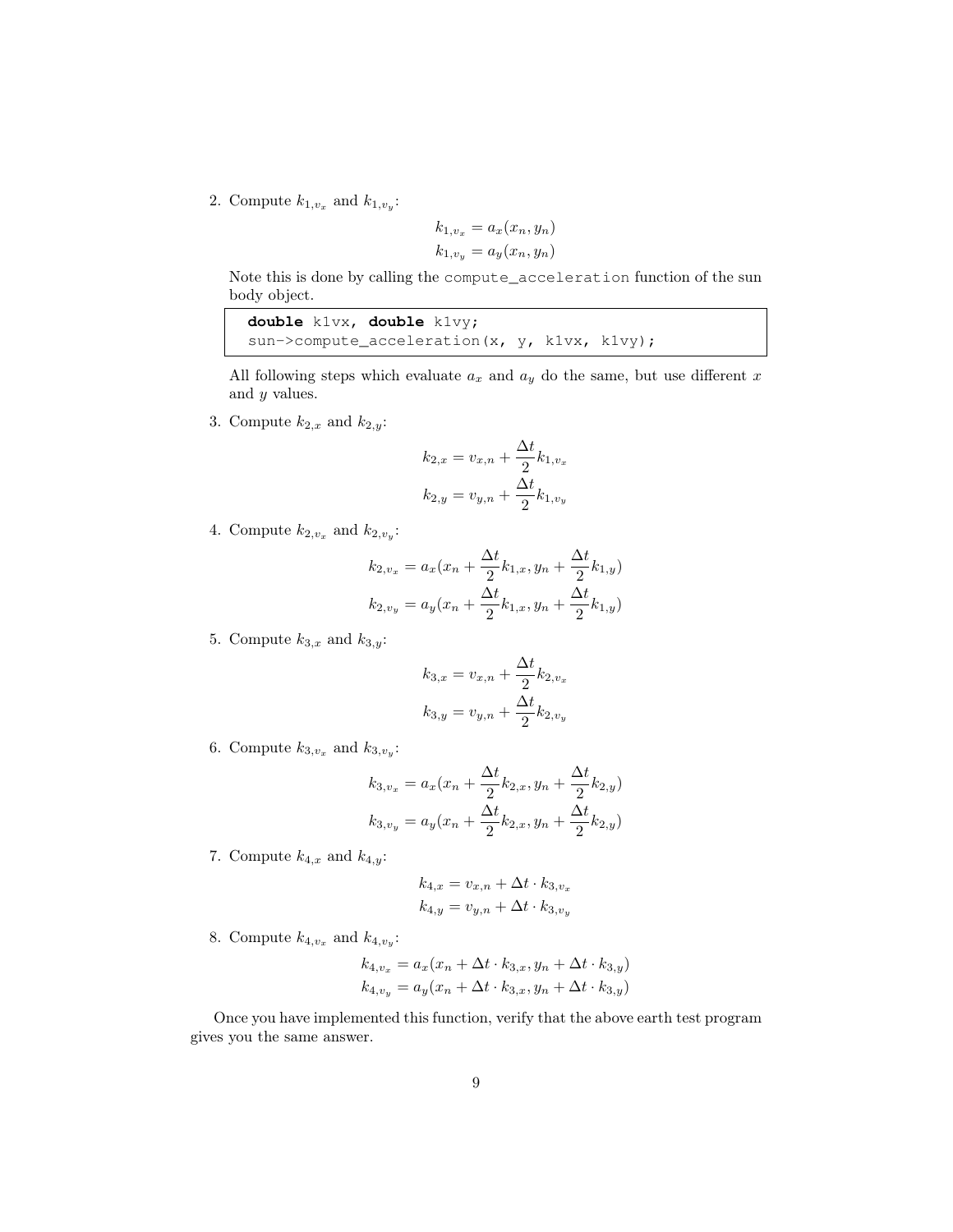#### 2.1.5 Simulate one earth year and output trajectory

Expand the test earth test program and simulate 365 days. Generate a text output file using fopen, fprintf and fclose which is compatible with your Python visualization.

```
// output header information (NUM_BODIES, NUM_STEPS,
// NAMES, MASSES, RADII)
// output initial position (time step 0)
for(int nstep = 1; nstep \le 365; nsteps++) {
    // output current position
    ...
    earth.step(dt, &sun);
}
```
Here is a part of this output:

```
NUM_BODIES
2
NUM_STEPS
365
NAMES
Sun
Earth
MASSES
1.989e+30
5.972e+24
RADII
6.957e+08
6.371e+06
TRAJECTORIES
0 0.000000 0.000000 -147095000000.000000 0.000000
1 0.000000 0.000000 -147072101026.950928 -2617784148.577663
2 0.000000 0.000000 -147003411607.748016 -5234753260.311548
3 0.000000 0.000000 -146888954238.876648 -7850092591.654999
4 0.000000 0.000000 -146728766403.907928 -10462987985.495131
5 0.000000 0.000000 -146522900557.649872 -13072626163.974415
6 0.000000 0.000000 -146271424103.975403 -15678195020.838345
7 0.000000 0.000000 -145974419367.343323 -18278883913.151958
...
```